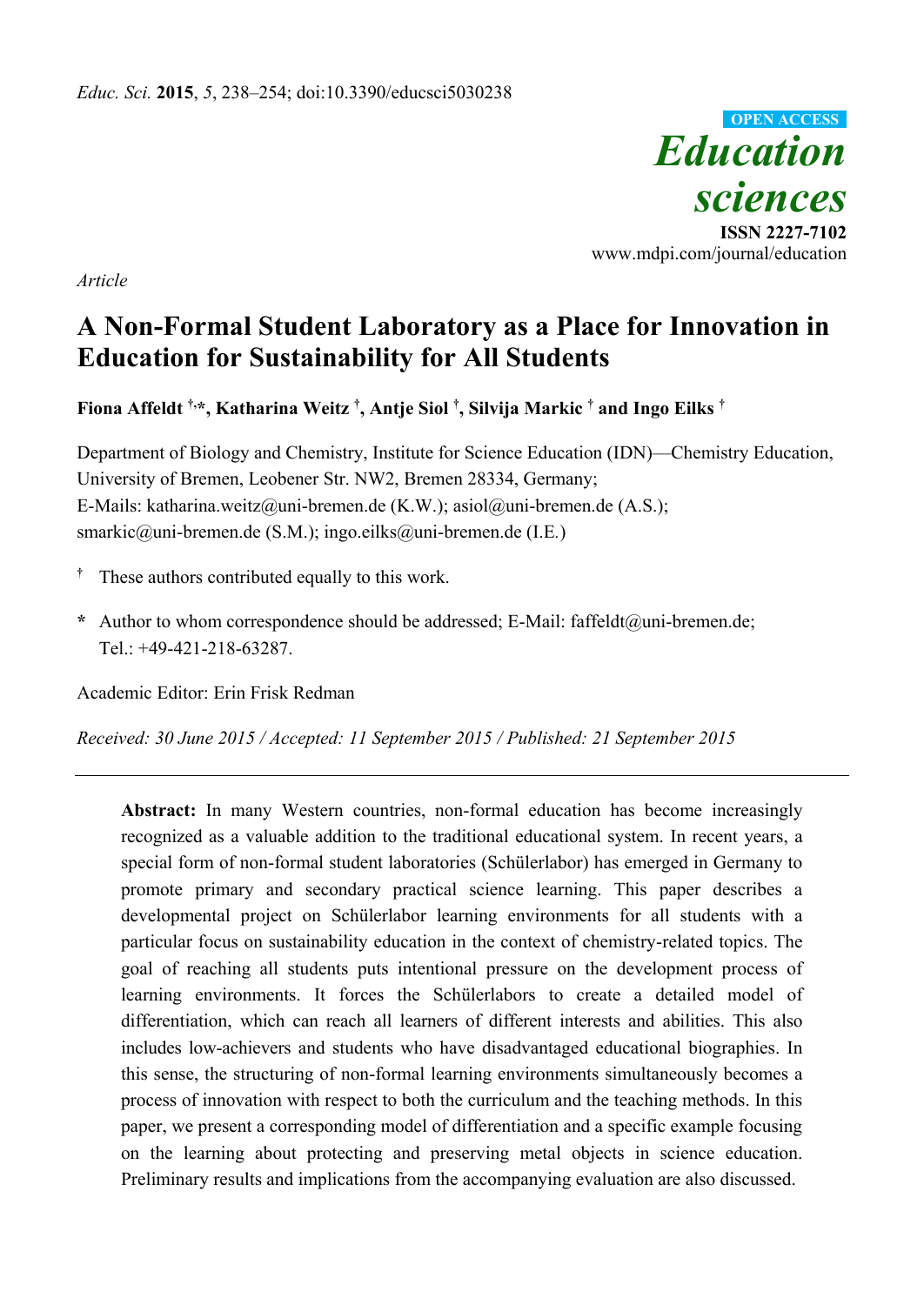**Keywords:** non-formal education; education for sustainability; chemistry education; innovation; curriculum; differentiation

#### **1. Introduction**

In many Western countries, non-formal education has become a recognized pillar of the educational system [1]. In Germany, a special form of non-formal student laboratories has emerged in recent years to promote primary and secondary science education, the so-called Schülerlabor [2]. The name "Schülerlabor" can be translated as student laboratory (SL). The word "Schüler" in German refers to school pupils exclusively, not to university students [3]. More than 300 such laboratories exist all over Germany. Most are connected to universities, larger research institutes and industrial plants [2]. However, every laboratory has a specific focus, thus not every science domain is presently available in every regional environment.

SLs were founded originally in universities for motivational purposes to overcome a shortage in young people embarking into academic careers in science and engineering. Thus, the SLs in the beginning were mainly focusing on older and higher achieving students. Over time, the idea of the SL adapted into a broader movement to support science learning on a more general level by offering students of all schooling levels out-of-school experiences and practical lab work which has been challenging to implement in traditional schools due to a lack of equipment, time, finances, or overall quality in the school lab facilities [2]. The rationale behind this educational innovation was to promote science learning and to improve students' engagement in science and engineering studies [4]. Typically, SL visits are half- or full-day excursions to well-equipped laboratories, where practical lessons take place. Visits to the SL are, in most cases, compulsory for all students, since the teacher decides to visit the SL as an officially-sponsored school event. In many cases, the activities in the SL follow a prescribed structure. The laboratory visit is not always directly connected to the school curriculum. Quite often student teachers take part in supervising the school students as part of their teacher training program making the SL also a place for pre-service teacher education [2,3].

Previous studies demonstrate that SL visits have great potential for achieving positive short- and medium-term effects with regard to levels of personal interest and motivation [5]. Itzek-Greulich *et al.* [6] have demonstrated that SLs can also lead to improvements in cognitive achievement. Both Itzek-Greulich *et al.*, and Zehren, Neber and Hempelmann [7] have concluded that repeated visits to the SL, especially when adapted to formal learning in school, have more long-term potential for creating positive effects in terms of motivation and achievement.

This paper reports on an initiative of developing SL learning environments in a network of four German universities. This network intends to promote sustainability education for all students via the SL. The SLs involved implement an innovative model of differentiation which intends to include all learners. The program specifically aims to also provide low-achievers and students with disadvantaged educational biographies an environment for learning both *about* and *for* sustainability in the context of chemistry-related topics. At the same time, the project aims at curriculum innovation and continuous professional development for teachers. One example covering the protection and preservation of metal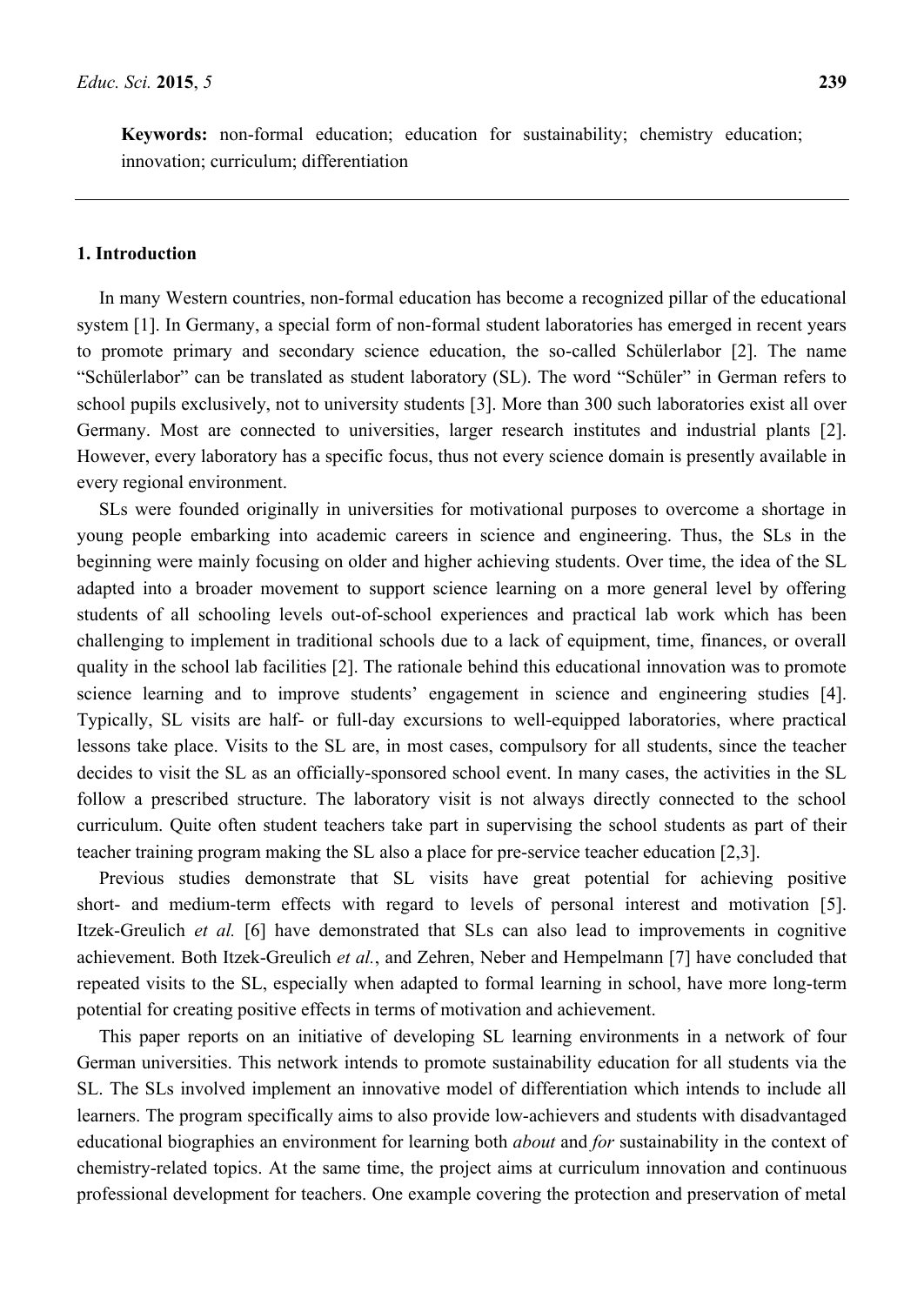objects is presented here for illustration. Preliminary results and implications from the accompanying evaluation are also discussed.

### **2. Background**

# *2.1. Non-Formal Chemistry Student Laboratories as Places for Learning and Innovation*

In 2012, the OECD (Organization for Economic Co-operation and Development) [8] defined informal learning as out-of-school learning which is unstructured and does not follow a specific curriculum. Examples include both individual visits to a museum, a zoo, or a science exhibit, but also the consumption of science programs on TV and the reading of science articles found in public media. Also non-formal learning occurs out of the traditional school environment. However, non-formal learning tends to have a specific structure and is often connected to various types of prescribed programs or curricula [9]. Informal and non-formal learning in science education follow a broad range of goals and offer learners various settings [3]. Such settings range from unstructured environmental field trips or informal visits to industry and business settings to specific non-formal learning programs offered by museums, zoos, botanical gardens, science centers, or science departments at universities. They can also encompass extra-curricular science lessons offered either on or off the school campus [1,9]. Coll *et al.* [9] point out that informal and non-formal learning, although officially defined and widely used, are often incoherently applied. This creates confusion. Quite frequently both terms are indiscriminately used to describe any kind of school event which takes place outside of school and/or outside the regular curriculum. Learning experiences outside the school campus clearly belong to the informal or non-formal sectors, although sometimes the activity undertaken is directly connected to the school science curriculum and student participation is obligatory. With non-obligatory courses in school the situation becomes a bit more difficult. Generally these offerings belong to the formal sector. However, due to the fact that they are non-compulsory and not always structured by a specific curriculum, they may contain quite a lot of non-formal character.

Using two examples from Ireland and Germany, Garner, Hayes and Eilks [3] recently discussed the potential which non-formal educational initiatives have with respect to curriculum development and innovation in science education. They pointed out the fact that the greater freedom and flexibility available in non-formal education allows for the development and testing of new teaching and learning scenarios. This includes the incorporation of extremely current topics into the science curriculum. Garner, Siol and Eilks [10] have already described a project in which innovations clearly focused on sustainability issues selected from the domains of chemistry and chemical technology for their use in the SL. The authors implemented their learning environments embedded in several sustainability topics directly connected to formal learning in school in the SL, with a given, but adaptable, structure and taking place outside school giving the SL activities the character of non-formal education. Their project showed promising indications of a rise in student motivation. They also found useful contributions to curriculum innovation and ideas for continuous professional development for teachers in the field of education for sustainability. Via the SL environments teachers learned about new content and current developments in chemistry, e.g., issues of green chemistry and sustainable technologies. They also learned about innovative pedagogies, e.g., models of inquiry-based science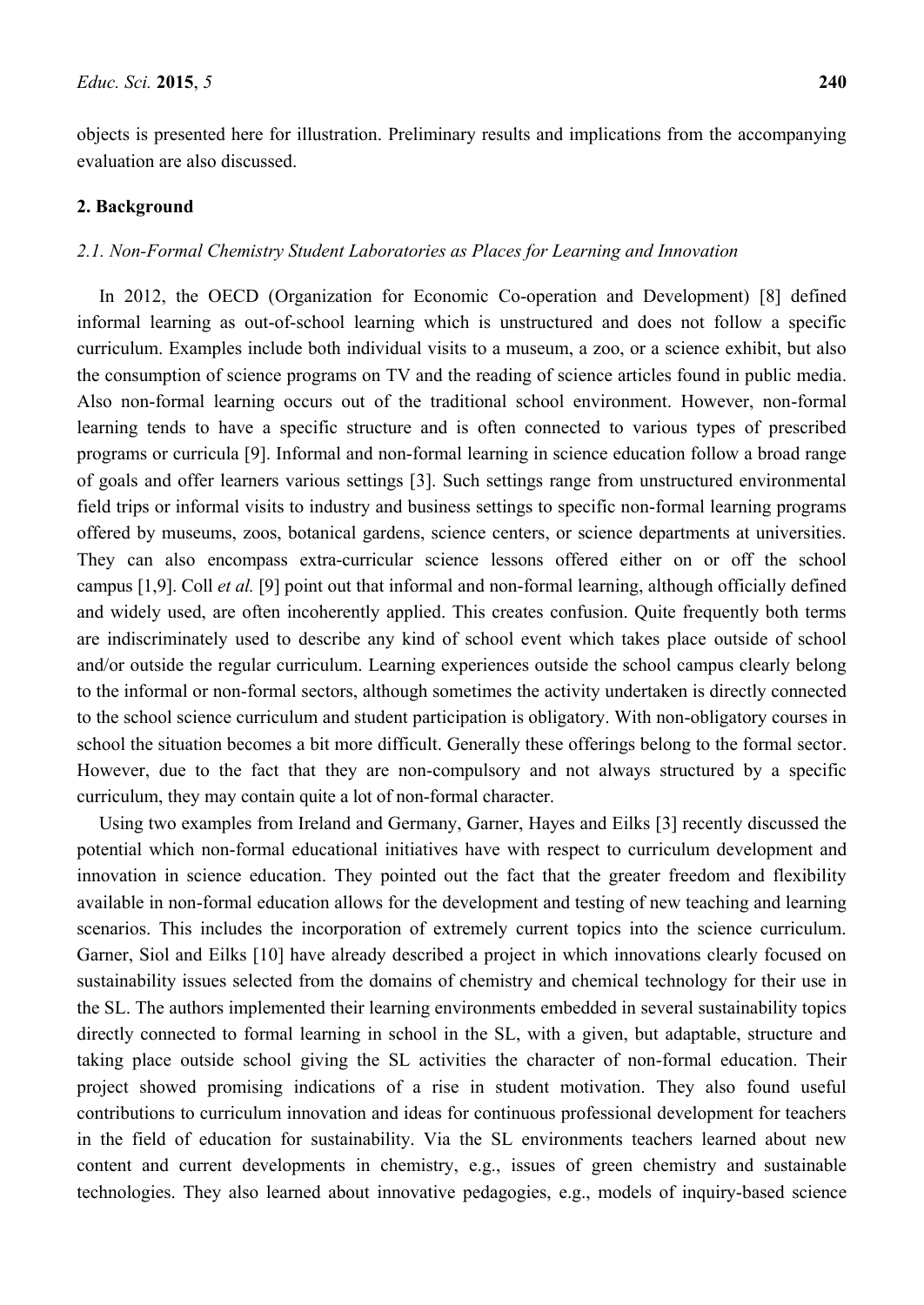learning, and new experiments that were developed in the non-formal learning environments. The teachers were able to follow them and in the same time experienced how their students reacted to them. SLs also offer situations where teachers can support their students individually, thereby developing personal views of themselves and their students. Teachers improve both their content knowledge and pedagogical content knowledge, and learned how new experiments and experimental techniques can be effectively carried out in educational settings.

#### *2.2. Education for Sustainability in Non-Formal Chemistry Student Laboratories*

The idea of sustainable development was defined in the 1970s and 1980s as "development that meets the needs of the present without compromising the ability of future generations to meet their own needs" [11] (p. 11). Since then sustainability and sustainable development have become normative, guiding principles of the international community, the world economy, global civil society, and politics [12]. According to Agenda 21, sustainable development encompasses a balanced view of ecological, economic, and socio-cultural issues. Education was identified as a key domain for realizing sustainable development [13]. Agenda 21 also raised the idea of Education for Sustainable Development (ESD). ESD was suggested as a tool for preparing younger generations to become responsible citizens, who can participate in a democratic society to shape it for a sustainable future. This concept was then further refined in general terms and for chemistry education in particular [12].

Without a doubt chemistry education is one field that can be used to promote ESD [12]. Chemistry and the chemical processes have been responsible for many previous non-sustainable developments, which contributed to high levels of resources consumption and rising environmental problems in the past [14]. One example is the chemistry of plastics, e.g., PVC, which is under controversy since growing waste and environmental problems are associated with the broad use of so many plastics [15]. Today one of the central aims of modern chemistry is to reduce emissions, waste production, the consumption of raw materials, and energy usage. In times of increasing scarcity of many resources for chemical production, resources need to be used efficiently. The chemical industry, research groups, and their corresponding scientific societies worldwide have developed frameworks to fulfill this responsibility [16]. The most prominent framework is green chemistry suggested in the 1990s in the USA. Green chemistry here is understood as "the utilization of a set of principles that reduces or eliminates the use or generation of hazardous substances in design, manufacture and application of chemical products" [17] (p. 8). Green and sustainable chemistry have become guiding frameworks for contemporary chemistry research, development, and industrial production worldwide [18]. Accordingly, innovations in chemistry education have a special responsibility to address the corresponding issues in teaching [19].

Keeping in mind that the main ideas of sustainable and green chemistry only emerged about 20 years ago and that many of the technologies in corresponding fields are still under development, it is understandable that teaching materials still are in short supply [20]. Teachers' education also seems to lack sufficient measures to prepare in the field of education for sustainability [21]. Generally, adoption of innovations in school are often extremely slow and lack both sufficient support mechanisms and recognition of the importance of teachers' underlying beliefs, attitudes and knowledge [22]. This is also the case for implementing ESD into chemistry education [20]. Thus, education for sustainability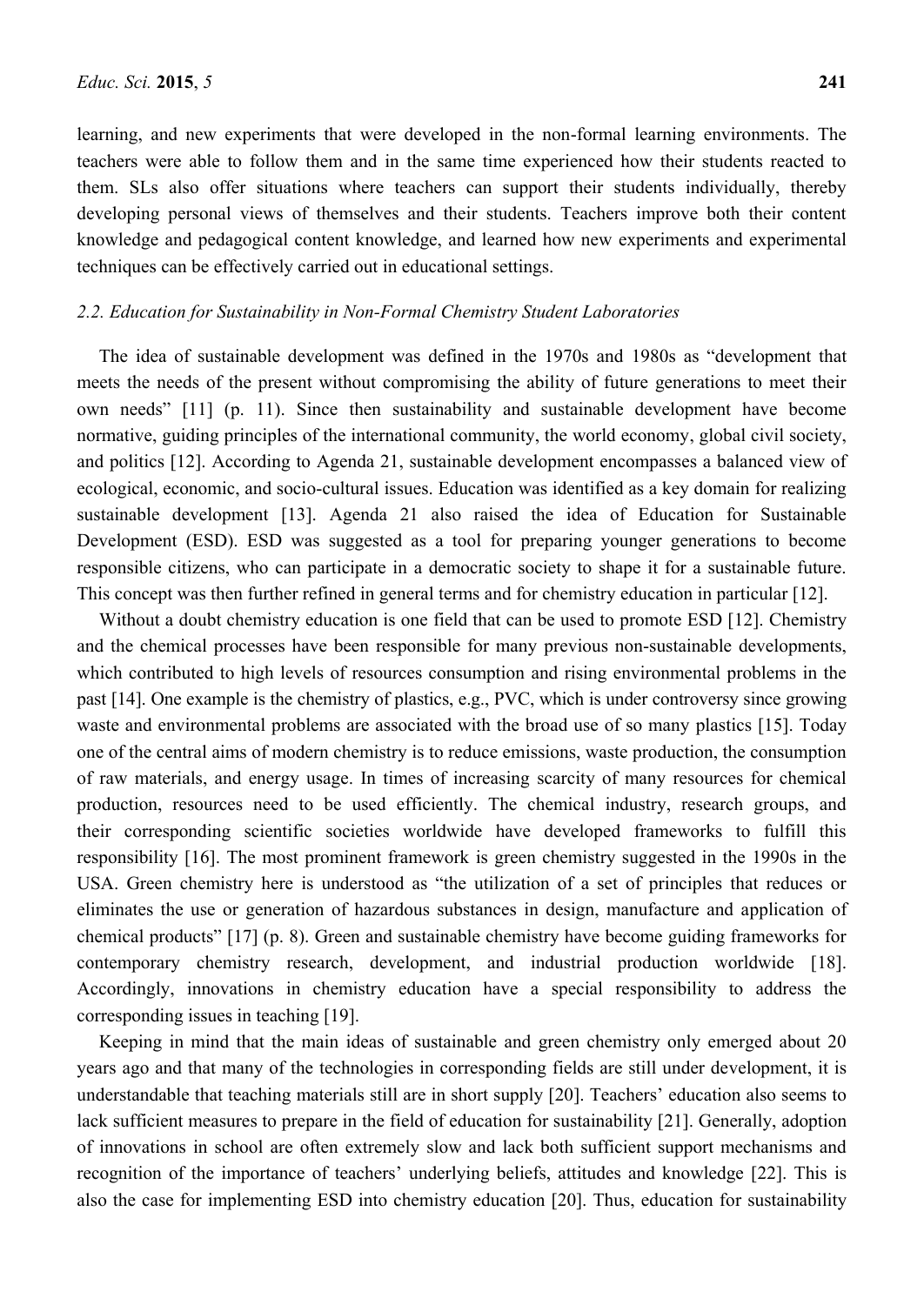might be considered as a valuable field for SL activities. SLs can aid in the fast transfer of new topics and pedagogies into teaching practices, while at the same time bettering the chances of non-formal learning environments to aid in curriculum innovation and continuous professional development among teachers [3]. The authors' own experiences in a recent project called "Sustainability and Chemistry in the Non-formal Student Laboratory" support this perspective [10,23]. In this project two German SLs developed and implemented learning environments over a time period of three years. The accompanying studies revealed the potential for curriculum innovation, raising student motivation and fostering content learning. It also contributes to pre- and in-service teachers' professional development [24].

# *2.3. A Model for Learning in Non-Formal Chemistry Student Laboratories for All Students*

Among other things, non-formal education in the SL aims to motivate students to continue their studies in science and engineering [4]. Therefore, in recent years many corresponding learning environments have been established at German universities, which originally targeted mainly upper secondary science students and high-achievers. The idea was to motivate such pupils to embark on university studies in the science and engineering fields [25]. However, a focus on this group might overlook important opportunities of SLs to extend science education for all students, e.g., in the field of education for sustainability [26]. Environmental attitudes and acceptance of sustainability thinking tend to be quite developed among more mature, higher-achieving students, especially those with advanced educational backgrounds (e.g., based on a high socio-economic status and academic background of their parents). The exact opposite is the case for many students with less-advanced educational biographies. These learners often come from an environment characterized by a lower socio-economic status, a migration background of either the student or their parents, and linguistic problems. Often lower educational achievement in the sciences and less well-developed attitudes towards environmental stewardship, including knowledge and skills in questions of sustainability, have been found in this group of students [26].

Education for sustainability among students with less advanced educational biographies presents new challenges, since these students also have problems with general school achievement in many cases [26]. To address these challenges, a project was begun which uses SLs to offer all students, either with a more advanced educational background or with a disadvantaged educational biography, the chance of developing their knowledge and skills concerning sustainability issues. These SLs relate learning for sustainability to chemistry-specific content, so that pupils can understand and participate in corresponding socio-scientific discussions. This also should allow them to make educated choices regarding whether professions in science and technology make sense for their future plans. Thus, one central pedagogical innovation in the present project is a detailed system of differentiation. The differentiation model takes into account students' diversity in their personal interests, cognitive achievements, problem-solving skills, and linguistic capabilities (Figure 1).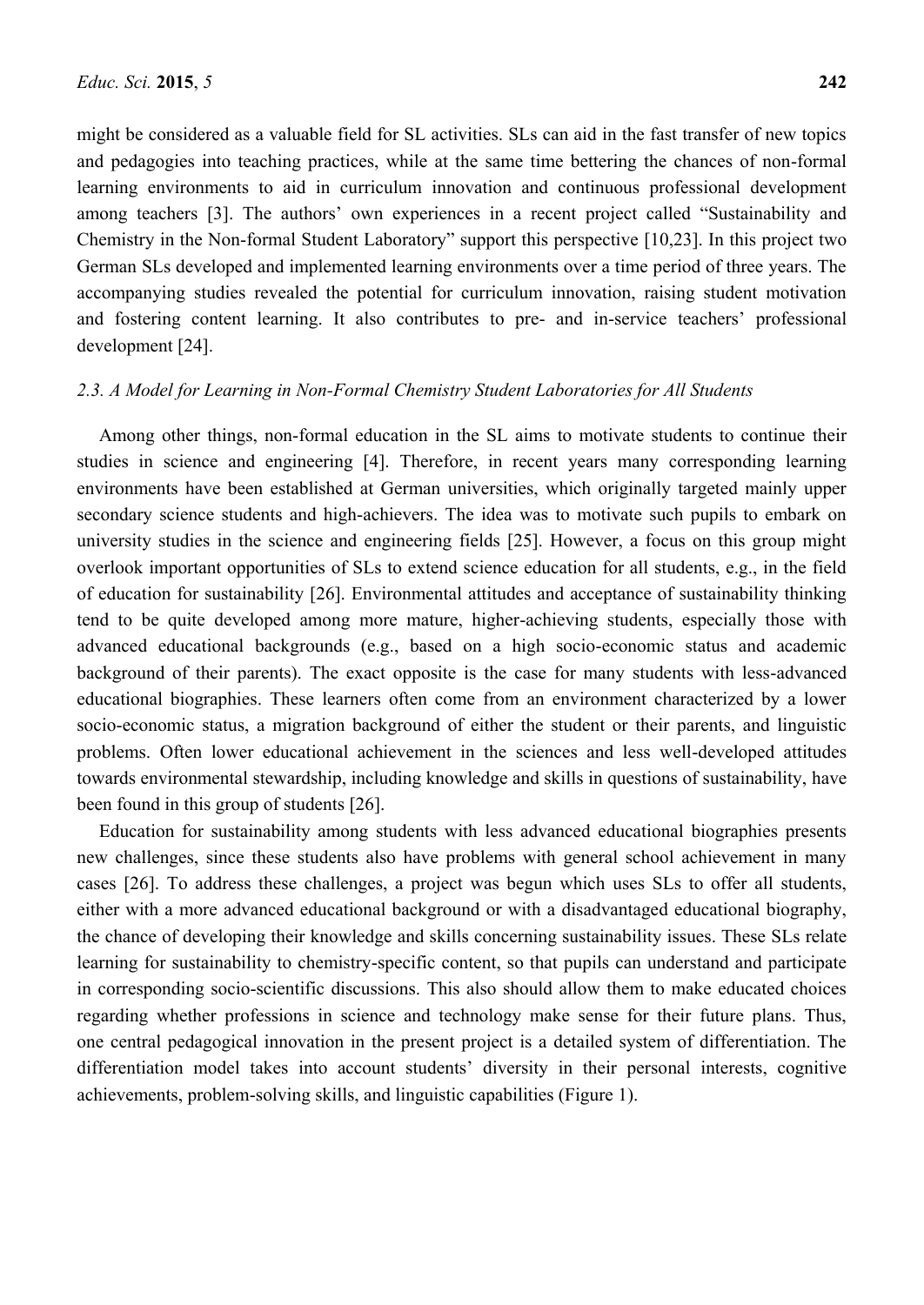

**Figure 1.** Model of differentiated learning environments in SLs. The figure shows the structure of highly differentiating teaching and learning environments, which are developed and tested for use in SL environments within the present project. Each of the learning environments consists of three to five sub-topics, which each are composed of four to six individual experiments. The various experiments in each sub-theme vary in their complexity and depth of cognitive demand with respect to the learning group. This allows for a flexible adaptation of the learning environment to match all students' personal interests, prior-knowledge, and cognitive and problem-solving capabilities. Graduated aids allow for different levels of inquiry from guided to structured inquiry learning. Additional aids support understanding and help reducing linguistic deficits.

The aim of differentiated instruction is to enable all students to solve each of the tasks on their own. All of the experimental tasks are developed with regard to a student-centered, inquiry-based pedagogy [27]. Students work in groups of two or three in a cooperative learning process. Garner *et al.* [24] has suggested the SL as a place where productive failures can be experienced to later be corrected by better solutions. Thus, experimental instructions are given for all levels promoting open or guided inquiry learning. However graduated learning aids are implemented to allow low-achieving students to master a structured inquiry learning process [28]. Different tools are available to support students at different performance levels. The learning aids are given at the phenomenological-descriptive, the verbalexplanatory, and the sub-microscopic or formal-representational levels. Aside from this, learning aids focus on content and on the process of inquiry. Additional aids are also provided when dealing with linguistic heterogeneity among the students. Each set of laboratory instructions also contains a set of language-sensitive tools. Examples of these include language-activating tools, pictorial instructions, and multilingual learning aids (word lists, word fields, *etc.*).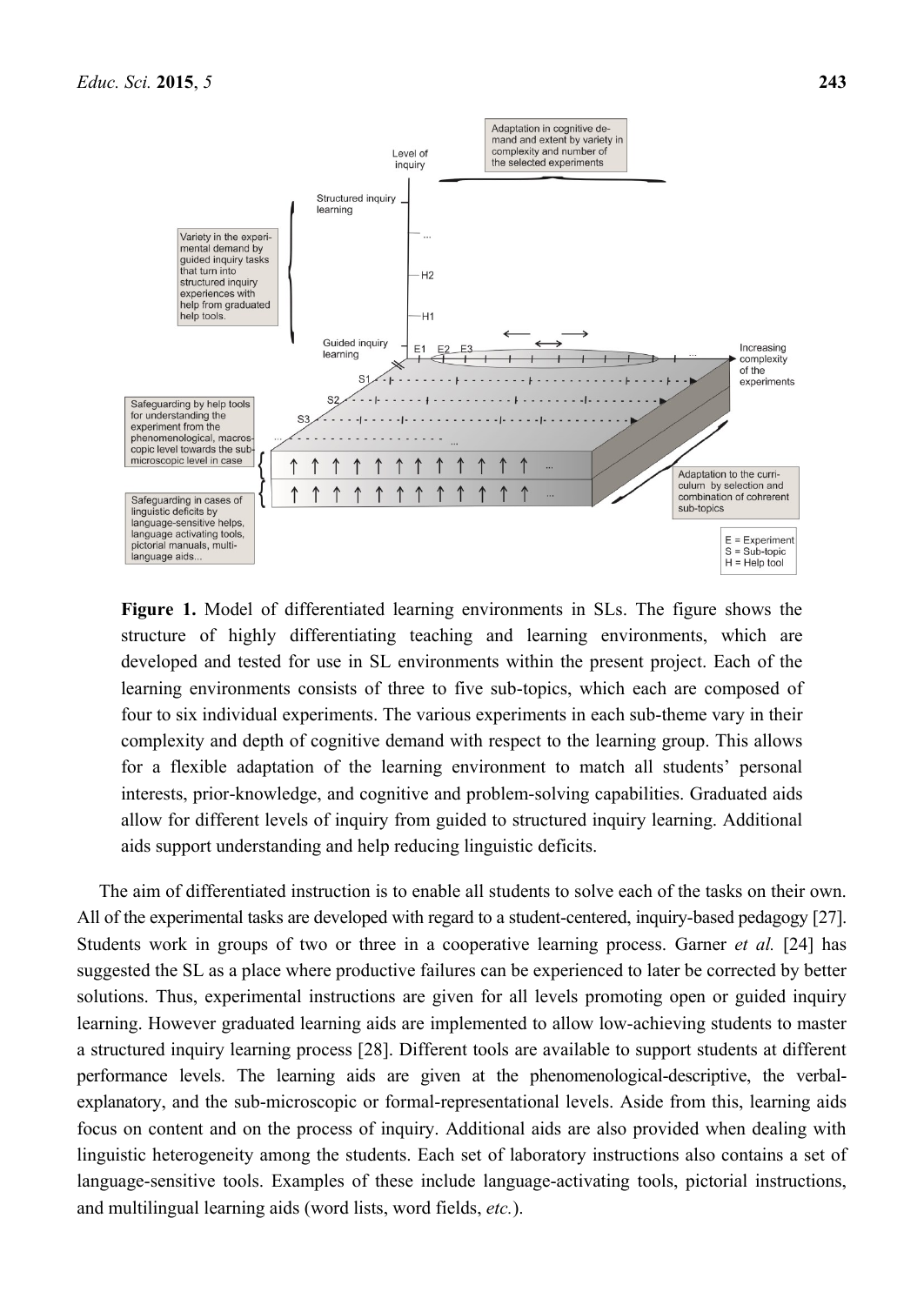#### *2.4. Structuring the Differentiated SL-Modules under Consideration of an Advance Organizer*

Teaching and learning environments for lower secondary school chemistry classes and extracurricular educational institutions, such as tutoring clubs, have been developed in the project *Chemistry, Environment, Sustainability: Non-formal Learning Environments for all Students*. This project uses an out-of-school laboratory visit as the central pivot point. The current project employs the cooperation of four SLs located at four different German universities: the Universities of Bremen, Erlangen-Nuremberg, of the Saarland at Saarbrücken, and the University of Education Karlsruhe. All the partners were selected by the project initiator, the University of Bremen, since all partners maintain well-established SLs and drive in-service chemistry teacher education centers for dissemination of the project outcomes. One partner, the Institute for Science Education of the University of Bremen, is currently developing and piloting the learning environments. These are then transferred to and adopted by all of the other partners. The aim is to have each partner generate a minimum of 1500 students who have visited the different learning environments from each of the four SLs within a period of three years.

The non-formal learning experience is meant to be prepared in school by teachers before their classes visit the out-of-school learning environment. All of the necessary laboratory instructions and supplementary materials, e.g., information for how to behave at the laboratory, are provided to the teacher by the SL staff. A manual explaining the background and the range of possibilities for the student laboratory visit is also given to the teacher. It contains copies of the laboratory instructions and suggestions for further reading. This enables the teacher to acquire an overview of the topic and to prepare the students for the activities to be performed in the SL. The SL visit takes generally three hours. If the teachers want to extend the time, additional activities are provided. Each session starts with a brief preparation phase with the help of an advance organizer. An advance organizer is a graphical tool to provide the learner orientation about the learning process and any corresponding activities. Ausubel [29] describes an advance organizer as an introductory material to provide well-structured visualizations, to organize the cognitive learning and to enable students to deal with high complexity of teaching concepts.

The advance organizer used to orient the students for the coming tasks links sustainability knowledge and skills to questions about career orientation (see Figure 2). Stuckey at al. describe career orientation as one essential component of relevant science education [30]. Since we know that especially lower achieving students have deficits in career orientation when it comes to science and sustainability related professions [26] the advance organizer is used here to help contextualizing the learning of chemistry by corresponding career options. Examples for potential future jobs and examples of products directly connected to the learning environment topic are used to provide orientation for the experimental tasks within the learning environment. Luiten *et al.* [31] and Fraser *et al.* [32] provide evidence for the effectiveness of an advance organizer for supporting learning in science. The advance organizer attempts to raise students' motivation for the practical work in the SL and can increase students' interest levels in general [32]. The use of an advance organizer can also help activate prior concepts, consolidate new knowledge, and allow better orientation while conducting the experimental stage.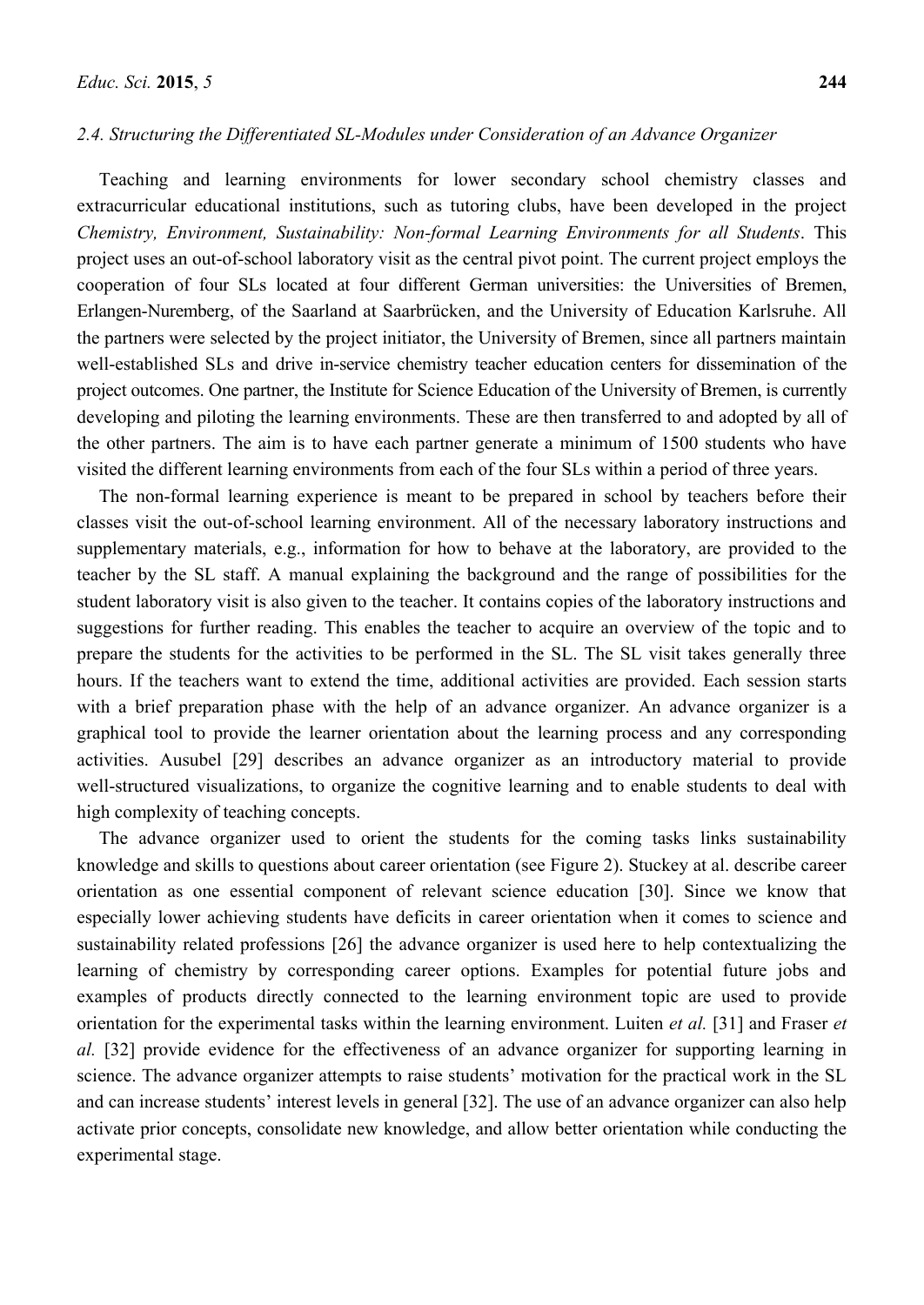

**Figure 2.** Advance organizer for the module Protecting and Preserving Metal Objects.

All topics for the different modules have been chosen to meet the essential competencies and contents addressed by the aspect of sustainability. The target groups are secondary school science and chemistry classes in grades 5–10 (age range 10–16). A total of four modules have been developed to date. Each of the modules offer a set of roughly 20 experiments of which students and teachers can make a selection of. Such intense learning experience in school is generally not possible because of issues of time for preparation, equipment, and infrastructure. All chemistry and sustainability learning aspects have been embedded into contexts taken from everyday-life issues, the environment or technology. The focal points of the various modules cover the properties of substances, various separation methods, electrochemistry, organic chemistry and sustainable technologies. Each module also narrows in on a specific aspect of sustainability. The topics include water quality and water treatment, protecting and preserving objects, modern technologies in the context of sustainable mobility, and the modern synthesis of sustainable materials. Creative approaches, e.g., experimental instructions in the form of comic books, Internet forums, blogs, and on-line news reports also support students' motivation and help lower barriers in experimental tasks, which are often caused by linguistic deficits among many of the target group students. According to Tatalovic [33] comics and related approaches to science tasks have high potential as lesson starters to revive existing scientific vocabulary, preconceptions and misconceptions. Such creative media can motivate students to ask questions and they can help gauge students' understanding of science topics [33].

# **3. One Example in Practice**

# *3.1. Protecting Metal Objects as a Student-Oriented Issue Related to Sustainability*

Various devices in daily life are made of metals. Aside from plastic, glass and fiber composites, metal is a material which can be used for a variety of purposes—bicycles, kitchenware, and the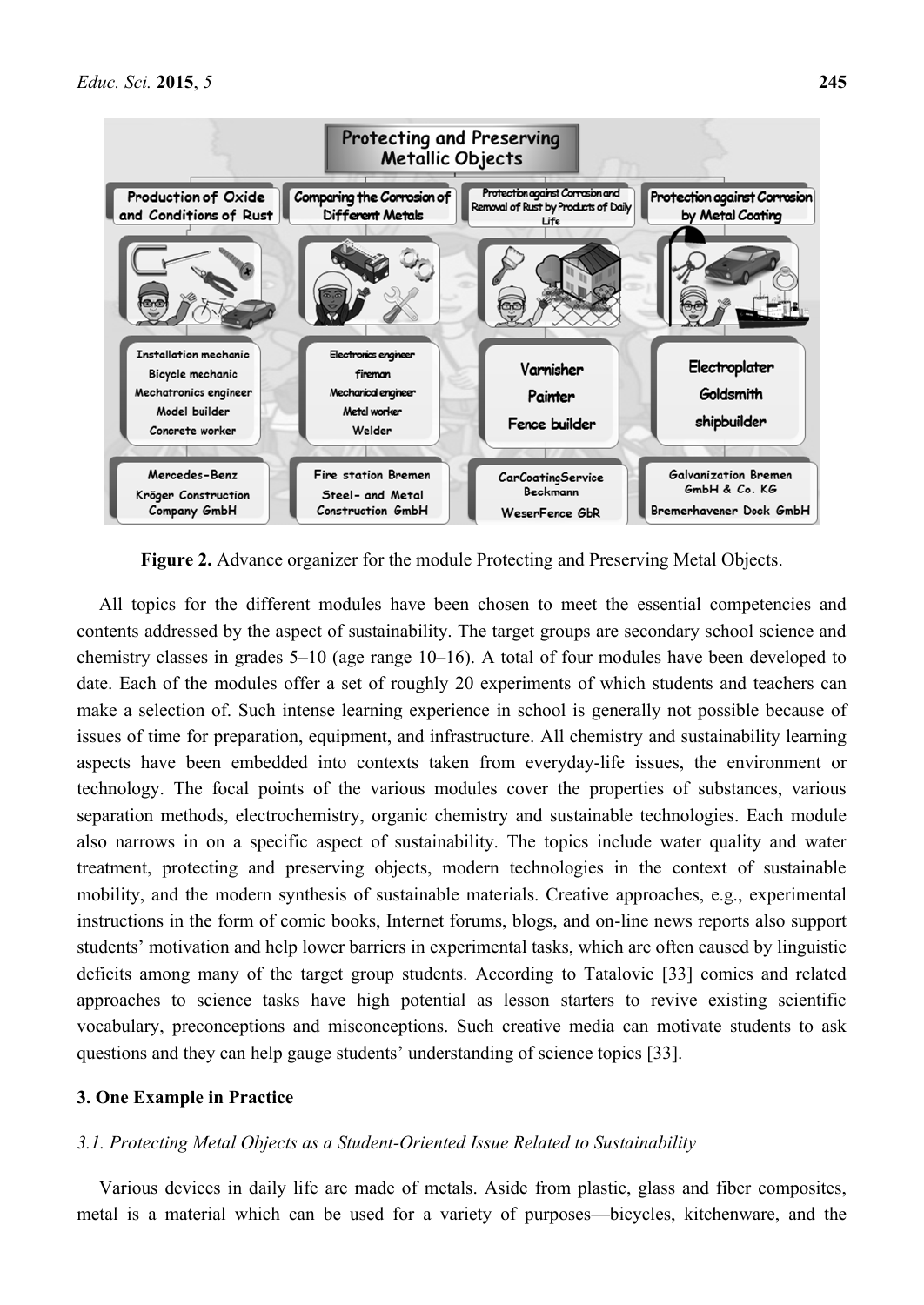manufacture of ships, airplanes, automobiles, and various machines. Iron reinforcing bars are used in the construction of buildings. Aluminum is used in manufacturing cars and planes. However, many metal objects are also negatively affected by corrosion. Corrosion is degradation that results from the interaction of metals with aspects of the environment such as air, water, chemicals and pollutants. Contact of metal objects with a corrosive environment containing oxygen, carbon dioxide, water, and a variety of further substances is unavoidable if the metal objects are unprotected. Metal corrosion causes significant economic and environmental damage every year, e.g., by corrosion of steel bridges, in ferroconcrete, on cars, ships, or industrial plants. Protection against corrosion is an important sustainability issue since damages will cause economic loss and might contribute to environmental or safety issues. Protecting items against corrosion will also save natural resources, e.g., minerals, and reduce energy consumption [34].

The corrosion resistance of any metal depends on the environment to which it is exposed. Iron and steel are the most versatile, least expensive, and most widely used materials. They are unequalled in their range of mechanical and physical properties, which can be enhanced by alloying and heat treatment. Their primary disadvantage is that they have poor corrosion resistance in even relatively mild environments, unlike stainless steel. Corrosion reduces the load-carrying capacity of a component either by reducing its size or by pitting its surface. Any technique that acts as a protective barrier or reduces or eliminates corrosion will extend the lifetime of an item.

Meanwhile, current legislation and insurance clauses demand the implementation of technical measures to protect metal objects. Many different methods of protecting metals against corrosion are based on either covering the surface of the metal to shut out air and water, or on applying electrochemistry (e.g., galvanization and sacrificial anode protection). Understanding the importance of corrosion protection requires learning about how chemical developments are interwoven with ecological, economic and societal impacts and how the decisions resulting from this issue will impact life on the individual, societal, and economic level. Because of the everyday and technical importance of corrosion and the character of the topic in its direct impact on students' lives, corrosion is a relevant topic for sustainability-oriented chemistry education.

#### *3.2. The Module Protecting and Preserving Metallic Objects*

The SL learning environment *Protecting and Preserving Metal Objects* targets grade 7–8 students (age range 13–15) in lower secondary science education. The curriculum-relevant contents are oxidation, reduction and redox reactions of metals, the sustainable use of raw materials as an economic resource, and the existing technologies for corrosion protection. The learning environment includes an offer of twenty-one experiments divided into four sub-topics (Table 1). The topics are selected based on their importance for sustainability and relevance to the school curricula. Each experiment usually takes between 15 and 25 min.

The experiments in each of the sub-topics differ in the degree of cognitive demand and complexity. In sub-topic 1 the learners compare the potential corrosion rates of iron in a dishwasher with the corrosion of iron during manual washing. They investigate that some knives made of iron corrode in the dishwasher under certain conditions. In another experiment, the students form iron oxide by heating iron and they explore how heat cushions work based on iron oxidation. In this context, the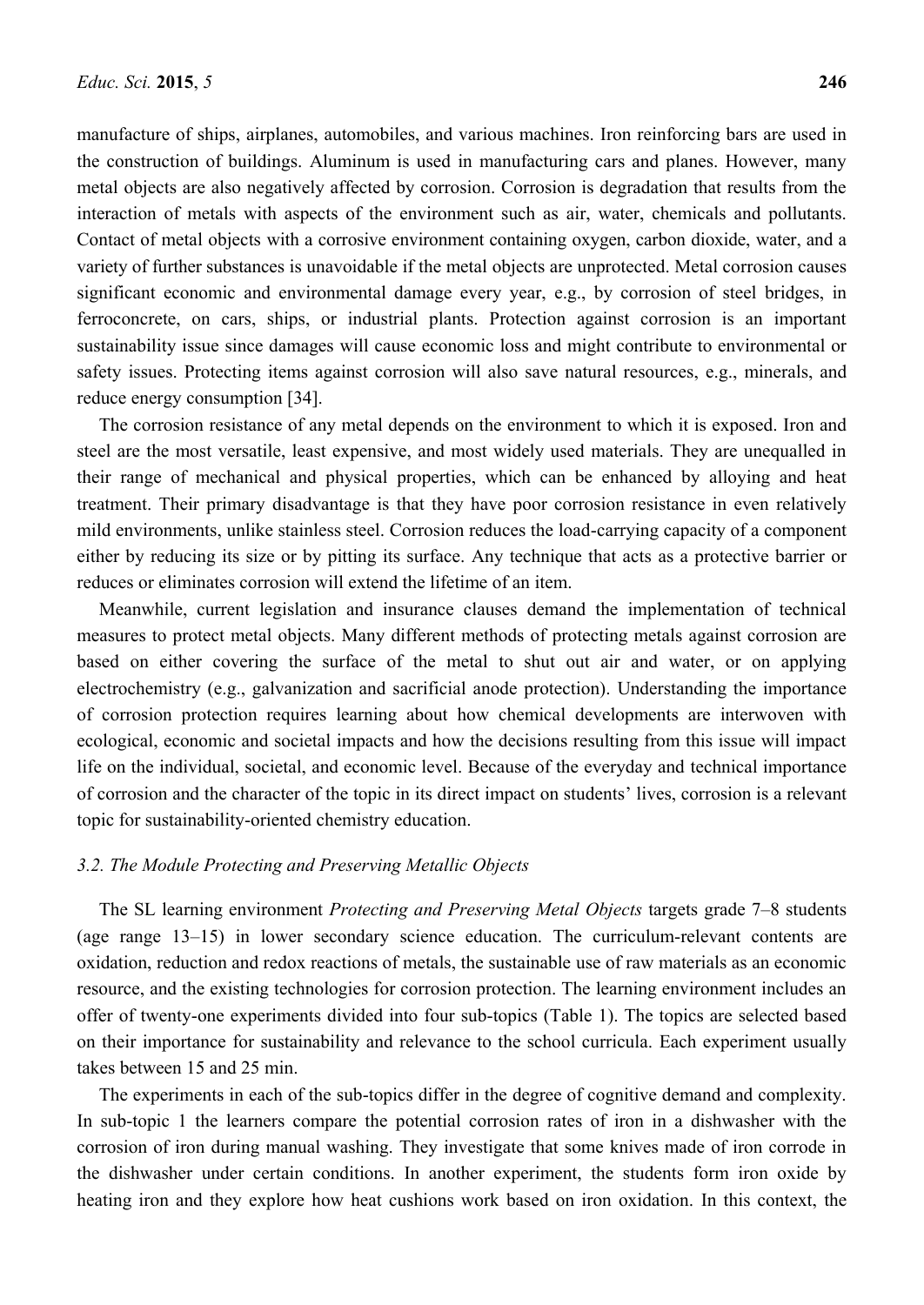students can recognize the development and the conditions accompanying rusting, e.g., the influence of salt, oxygen and water. The core of sub-topic 2 is the reaction of metals in metal salt solutions. Learners link the reactions of zinc, iron and copper by acid to the corrosion resistance of a barbecue grill. They inquire into the reaction of different metals with water vapor and explain why copper is suitable for kitchenware. The experiments in sub-topic 3 show learners which products from everyday life can be used for protection against rust. Olive oil, nail polish, permanent markers and cola and lemonade are compared and their protection potential against corrosion is discussed. In sub-topic 4 the corrosion of a freshly-opened can of fruits is compared with the corrosion of a can which was opened several hours or days before. Learners also compare the reaction behavior of pure iron to that of iron in contact with zinc and copper, thereby learning about the role of electrochemistry in corrosion protection. Table 2 shows an overview of the different activities.

| <b>Subtopic</b>                                                         |
|-------------------------------------------------------------------------|
| Formation of oxides and conditions of rust                              |
| Comparing the corrosion of different metals                             |
| Protection against corrosion and removal of rust from everyday products |
| Protecting metals with coatings                                         |

**Table 1.** Sub-topics of the module Protecting and Preserving Metal Objects.

The differentiated instructions of this non-formal learning environment contain graduated learning tools which are illustrated in the instructions by different symbols. The tools are available to support students at different performance levels and allow all students, both low- and high-achievers, to participate in the inquiry process. Creative approaches using these instructions, e.g., comics, blogs, news, messages on Instagram, WhatsApp and Facebook, are selected according to the age range of the pupils and their social environments and everyday lives.

| <b>Sub-Topic</b>                                                               | <b>Experiment</b>                                     | Creative<br>Approach     | Sub-Topic                                                               | <b>Experiment</b>                        | Creative<br>Approach |
|--------------------------------------------------------------------------------|-------------------------------------------------------|--------------------------|-------------------------------------------------------------------------|------------------------------------------|----------------------|
| 1:<br><b>Production</b><br>of Oxides<br>and<br><b>Conditions</b><br>of Rusting | $E1$ : The behavior of<br>knives<br>in the dishwasher | Comic                    | 2:<br>Comparing<br>Corrosion<br>of<br><b>Different</b><br><b>Metals</b> | E1: Base and<br>precious metals          | Game of<br>dominoes  |
|                                                                                | E2: The formation of rust                             | Comic                    |                                                                         | $E2$ : The behavior of<br>local elements | Notepad,<br>puzzle   |
|                                                                                | E3: Formation of<br>copper oxide                      | Cartoon                  |                                                                         | E3: Reactions of metals<br>with acids    | Cartoon              |
|                                                                                | E4: Formation of copper<br>carbonate                  | Comic                    |                                                                         | F4: Reaction of metals<br>with oxygen    | Newspaper            |
|                                                                                | E5: Rusting in a<br>heating cushion                   | Photo, comic,<br>notepad |                                                                         | E5: Reaction of zinc, iron and           | Letter               |
|                                                                                | Cartoon.<br>E6: Conditions of rusting<br>recipe       |                          | copper with water vapor                                                 |                                          |                      |

**Table 2.** Sub-topics and experiments (E) for the module Protecting and Preserving Metal Objects.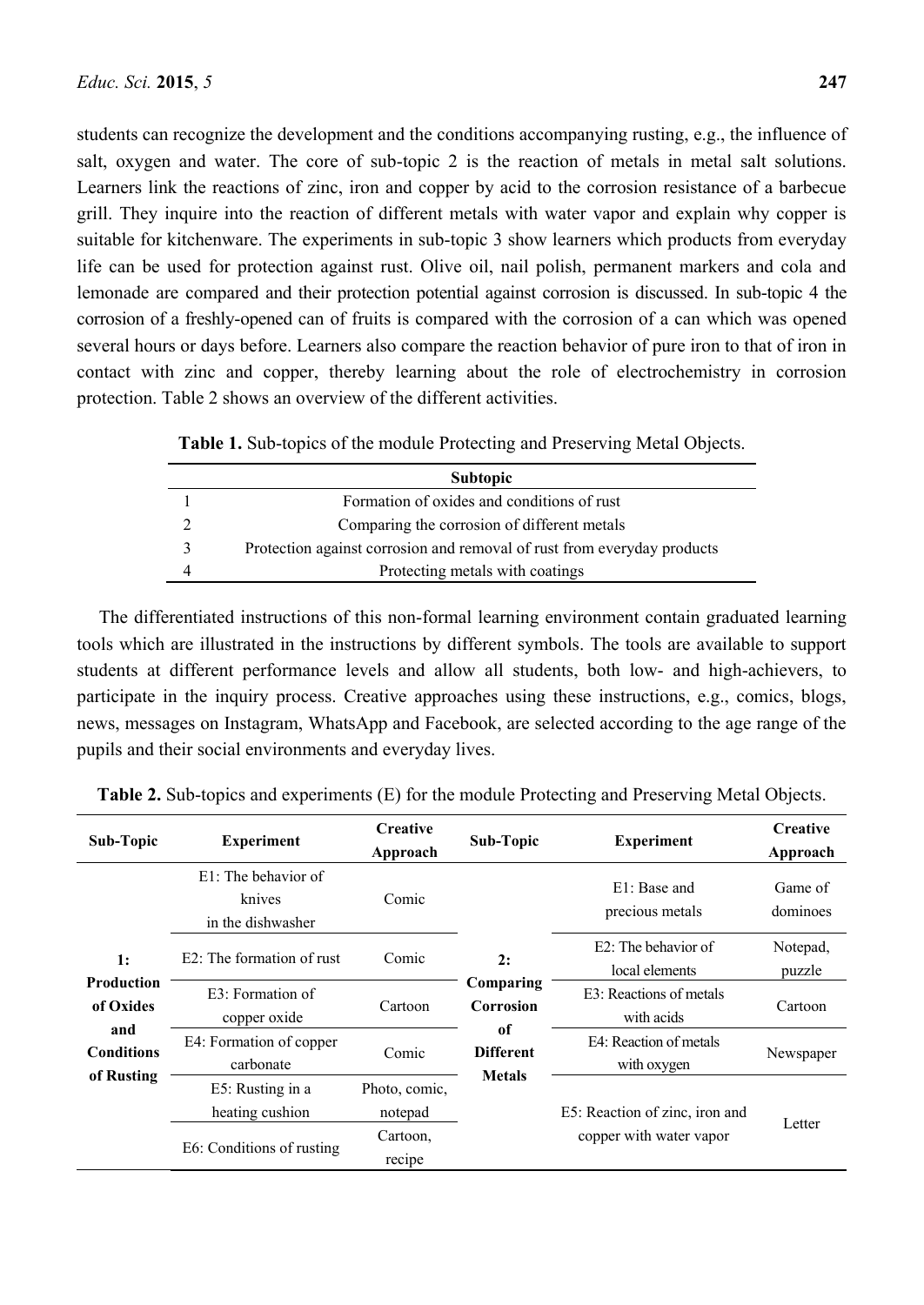| <b>Sub-Topic</b>                      | <b>Experiment</b>                                                     | Creative<br>Approach | <b>Sub-Topic</b>                                                 | <b>Experiment</b>                                                    | Creative<br>Approach     |
|---------------------------------------|-----------------------------------------------------------------------|----------------------|------------------------------------------------------------------|----------------------------------------------------------------------|--------------------------|
| 3:                                    | E1: The use of everyday<br>products for protection<br>against rusting | Online forum         |                                                                  | E1: Corrosion of a can                                               | Cartoon.<br>photos       |
| <b>Protection</b><br>against          | E2: Reaction of rust in<br>cola and lemonade                          | Comic                | 4:                                                               | E2: The behavior<br>of copper alloys                                 | Online<br>forum          |
| Corrosion<br>and                      | E3: Protecting gutters<br>and down spouts by zinc                     | Comic                | <b>Protection</b><br>against<br>Corrosion<br>by Metal<br>Coating | E3: Corrosion of aluminum                                            | Newspaper,<br>puzzle     |
| <b>Removal of</b><br><b>Rust from</b> |                                                                       |                      |                                                                  | E4: Formation of brass                                               | Book entry,<br>photos    |
| Everyday<br><b>Products</b>           |                                                                       |                      |                                                                  | E5: Protecting corrosion by<br>sacrificial anodes<br>E6: Zinc alloys | Online<br>forum<br>Comic |
|                                       |                                                                       |                      |                                                                  | E7: Anodizing aluminum                                               | Letter                   |

**Table 2.** *Cont.*

#### **4. Development and Evaluation**

#### *4.1. Method and Sample*

The development of the learning environments follows a cyclical process of design, testing, evaluation and optimization. Questionnaires for learners are used in each implementation phase. Student feedback is used to optimize the learning environments. This data is supplemented by observation protocols from the laboratory sessions. The student questionnaire focuses on the learner's perception of the topics, the instruction materials, the selected pedagogy, and the language-sensitive design. It includes a total of 10 items with four-point Likert scales and two open-ended questions. Quantitative data was evaluated with the help of descriptive statistics by graphical representations and comparisons of the data in different chart formats. This data interpretation is triangulated by using answers from the open questions and from teacher observations and the observation protocols to construct meaning.

Learning environments for six different topics (see Table 3) are currently under development in the project that later will be implemented in all the four SLs at the different partner universities. The first four topics have been underway since April of 2015 at the University of Bremen in northern Germany. Two more learning environments are currently under development and will be implemented by autumn 2015. So far, seven classes with a total of 141 students have visited the differentiated, non-formal learning environments. These pupils came from an urban comprehensive school with a particularly high rate of students with migration backgrounds (roughly two-thirds) in the student population. The following percentage responses of the questionnaire represent the 141 students who experienced one of the differentiated non-formal learning environments so far. Research in this project is still in an early phase, but trends have already been identified.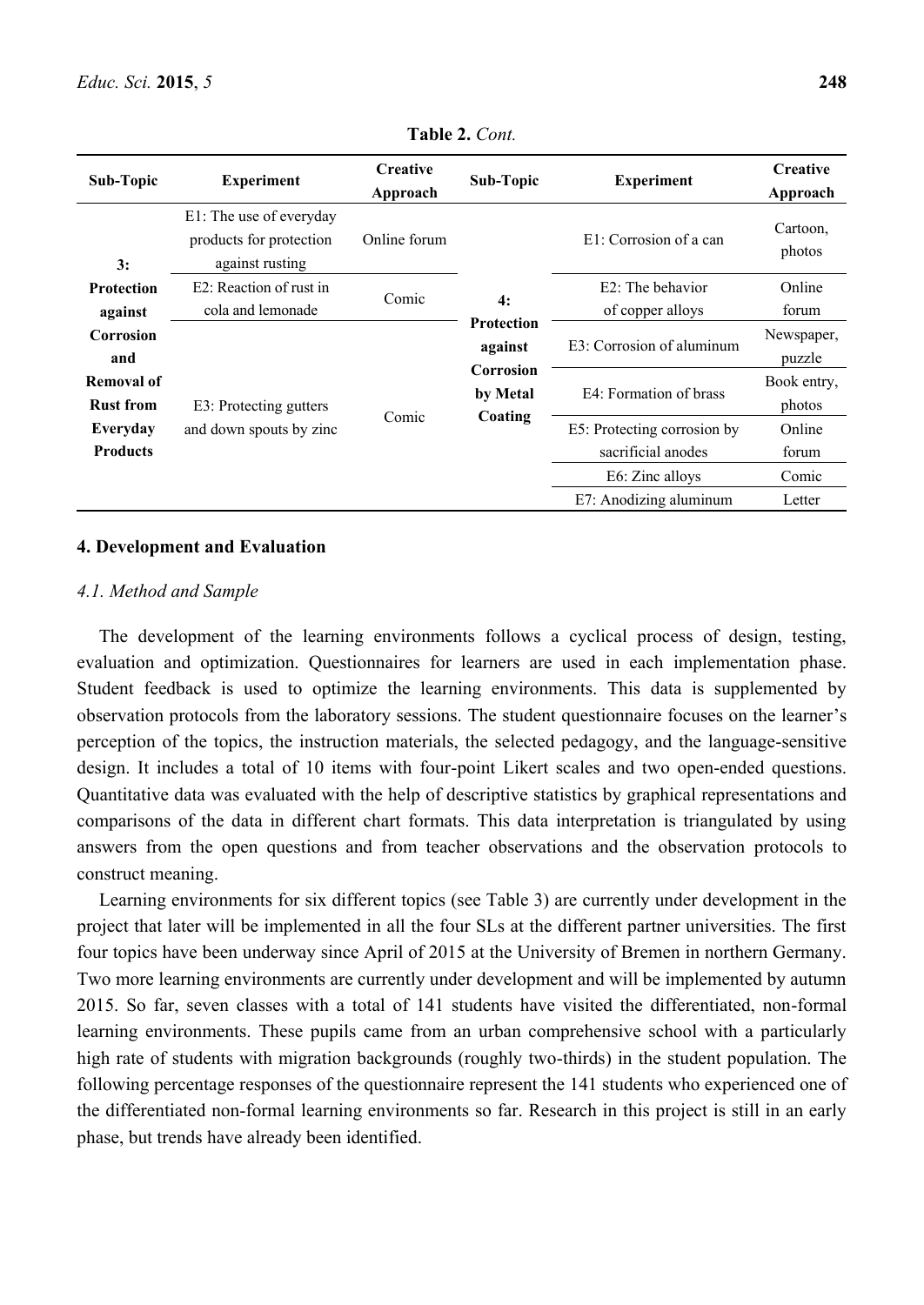| Grade    | <b>Module</b>                                            | <b>Aspect of Sustainability</b>                          |  |  |
|----------|----------------------------------------------------------|----------------------------------------------------------|--|--|
| 5th/6th  | Discovering old crops for chemical                       | Stewardship of resources and the use of renewable        |  |  |
|          | and pharmaceutical industries                            | raw materials                                            |  |  |
| 5th/6th  | Exploring and improving water quality                    | Purification and efficient use of limited resources      |  |  |
| 7th/8th  | Protecting and preserving metallic objects               | The reduced need to continually use of natural resources |  |  |
|          |                                                          | Renewable energy sources to protect resources            |  |  |
| 7th/8th  | The contribution of chemistry<br>to sustainable mobility | and limit climate change; innovative materials           |  |  |
|          |                                                          | for lightweight engineering                              |  |  |
| 9th/10th | Energy storage for energy change                         | Sustainable energy supply, new technologies for energy   |  |  |
|          |                                                          | storage, realizing greater energy efficiency             |  |  |
|          |                                                          | The properties, synthesis, application,                  |  |  |
| 9th/10th | Bioplastics for a more sustainable future                | recycling and of different bioplastics                   |  |  |

**Table 3.** Overview of the differentiated non-formal learning environments.

#### *4.2. Preliminary Results*

Almost all students (over 95%) indicated that they perceived the above issues to be at least partially personally interesting to them. More than 90% of the participants agreed mainly or completely to a statement corresponding to this (Figure 3). The learners admitted that the instructions of the experiments provoked their situational interest. Connecting the experimental instructions with Internet forum entries was viewed as motivating by a large part of the students. Both of these statements met high levels of agreement (about 60%), with another group of about 30% agreeing partially. The vast majority of the students responded with at least partial agreement that they had had fun during the experiments (about 90%) and that the experimental tasks had encouraged them to engage more in chemistry learning (roughly 80%). The use of comics for describing the instructions was also considered particularly motivating (about 80%). Students gave also at least partially positive feedback concerning the language-sensitive design (about 95%) and the differentiation of the learning environments. Overall, the students indicated that the experimental instructions were comprehensible in terms of wording, objectives, and help tools. Between 70% and 80% fully agreed to this statement and roughly 20% added their partial agreement. Only a small percentage of the students had difficulties in conducting the experiments with the aid of the different tools. Answers to the openended questions and teacher's feedback support the indications of very positive overall feedback to the learning experience. Both students and teachers, which shared their feedback orally in conversations with the staff of the student laboratory, thought that the visit to the SL had contributed to raising the pupils' motivation towards science learning, as well as increasing the overall learning effects with respect to social skills. The teachers saw motivational potential in the sustainability relevant topics. They also valued the vocational orientation and the creative design of the instructions, particularly with regard to the everyday lives of their students. Although the topics in this learning environment sound a bit male-oriented because of their mainly technological nature, so far no differences in the perception of the topics between boys and girls was found or described by the teachers. These initial results indicate that such learning environments in their differentiated form, including the various combinations of innovative pedagogical tools, have the potential to promote higher levels of student interest and increase learner motivation. These initial findings parallel the experiences and feedback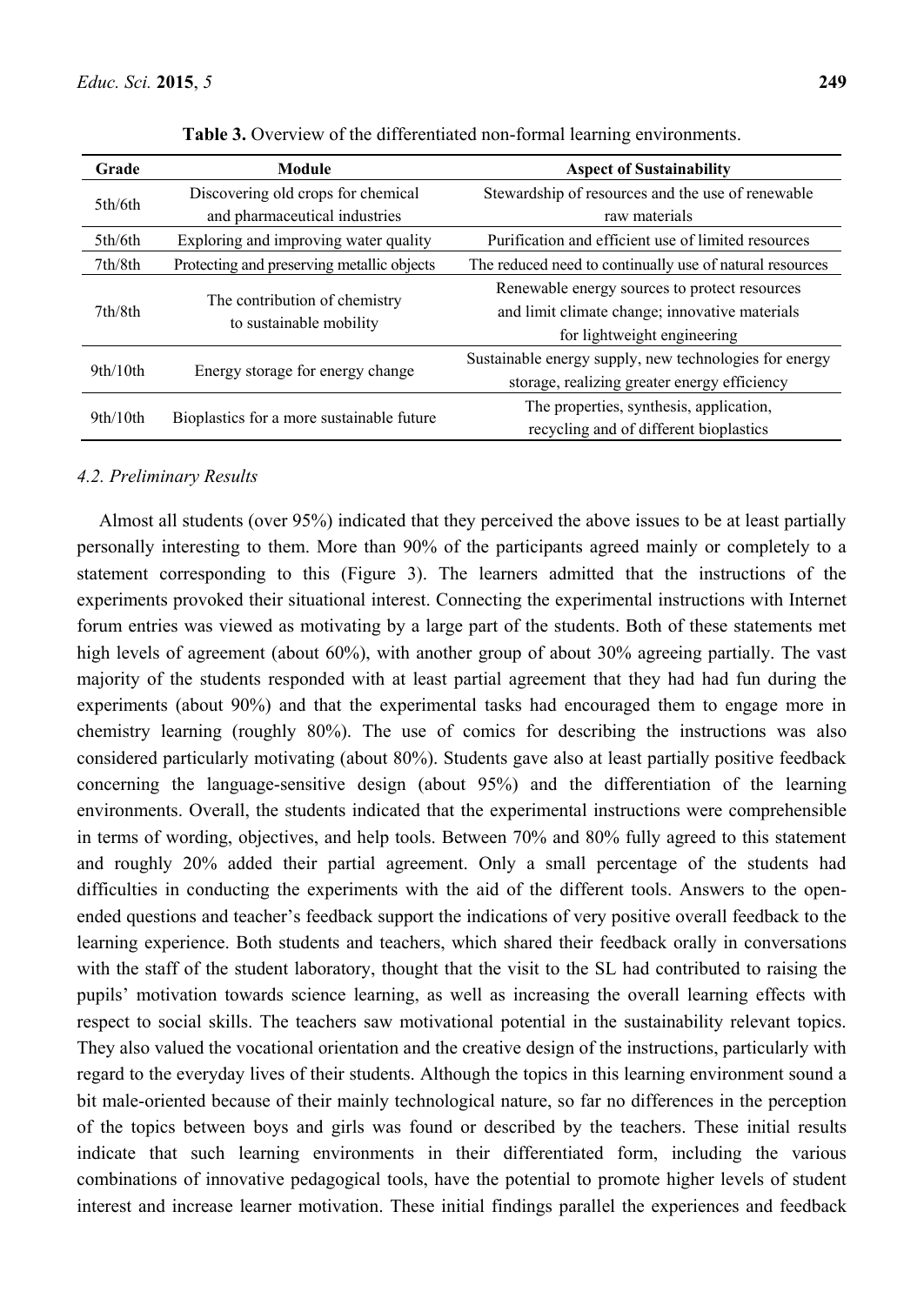collected in other previously implemented learning environments based on chemistry learning in sustainability contexts [10,35].



**Figure 3.** Results of the questionnaire-based study with a total of 10 items.

# **5. Conclusions**

Orion and Hofstein [36] have stated that a more positive student attitude towards learning science can be fostered with the help of non-formal learning experiences. They have suggested flexible nonformal learning environments as a supplement to the school curriculum to adapt the situation to the students' skills and needs. When the learning environment is well-adapted, even lower-achieving students can become highly motivated and profit from the practical work offered by SLs [37]. Within the SL in the current project described here, the students were exposed to contextualized learning environments with a set of new and creative pedagogical innovations. These innovations have the goal of opening science learning to all types of learners with the support of multi-differentiated learning environments which take the learners' different personal interests, varying cognitive capabilities, and heterogeneous linguistic skills into account. This project wishes to promote student motivation and science learning, but also to provide improved learning opportunities on topics relevant to education for sustainability to learners from educationally disadvantaged backgrounds [24].

For the purposes of the current project, a multi-dimensional differentiation model was developed to make the non-formal SL a valuable learning experience for all students, despite their different interests and capabilities. The overall student and teacher feedback was very positive. The different topics presented by the learning environments, as well as the pedagogies applied in them, were seen as interesting, relevant, and feasible by the participants. Connecting science learning to authentic issues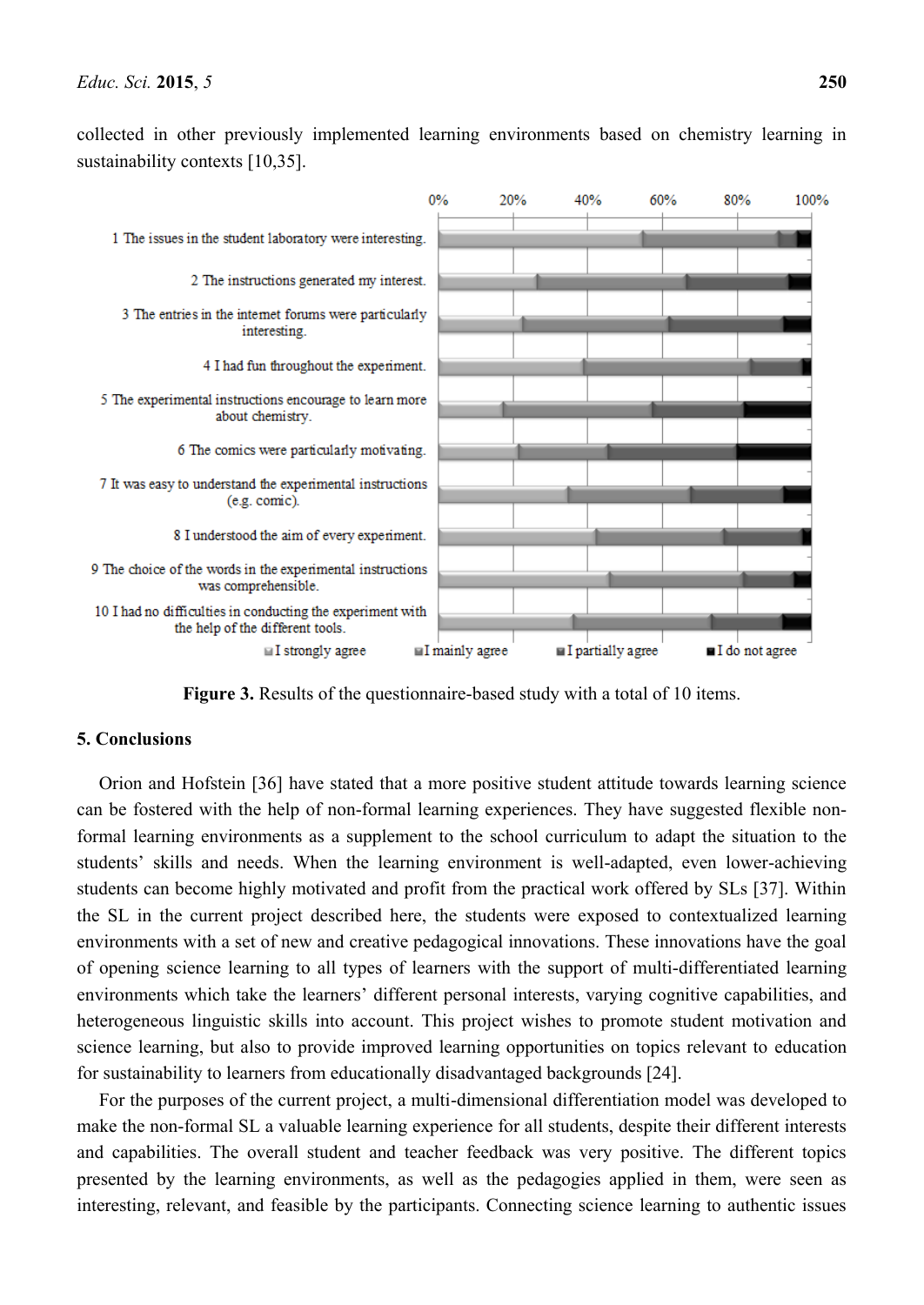within the sustainability debate proved motivating and meaningful to the learners. Embedding the topic into a non-formal environment structured by an advance organizer was of great help. The case study presented here indicates that the model of differentiation has great potential for feasibly structuring non-formal laboratory learning environments in terms of suitability for all learners. This also includes low-achieving students from disadvantaged educational backgrounds. Feedback from the students and teachers provided initial indications that approaching science learning through sustainability-relevant topics using the new model of differentiation is a positive approach. This learning model can help make learning experiences in SLs more manifest and to allow larger numbers of students to find their own approach to science learning.

Up until now, the research has not focused specifically on learning achievement and the development of sustainability skills. Subsequent research is now focusing on changes in learners' attitudes towards science learning, sustainability, and vocational orientation. It takes pupils' privileged and disadvantaged educational backgrounds into account. In doing so, a special focus will be put on differences between students with varying educational biographies, achievement levels, and attitudes towards science education. This project is also broad enough in scope to examine and localize the most suitable degree of differentiation necessary for non-formal learning to support learning about chemistry-related issues in sustainability and sustainable development. This will also be a part of further research after curriculum development is finished.

#### **Acknowledgments**

We gratefully acknowledge the generous funding of this project by the Deutsche Bundesstiftung Umwelt (DBU).

#### **Author Contributions**

Authors Ingo Eilks, Antje Siol and Silvija Markic jointly designed and are leading the project at the University of Bremen, Germany, and its corresponding pedagogy. Refining the pedagogy and developing the example was supported by authors Fiona Affeldt and Katharina Weitz. Collection and analysis of evaluation data was performed Fiona Affeldt and Katharina Weitz. All authors contributed to the writing of the manuscript. All authors read and approved the final manuscript.

#### **Conflicts of Interest**

The authors declare no conflict of interest.

# **References**

- 1. Stocklmeyer, S.; Rennie, L.; Gilbert, J. The roles of the formal and informal sectors in the provision of effective science education. *Stud. Sci. Educ.* **2010**, *46*, 1–44.
- 2. Hempelmann, R. Schülerlabors and sustainability. In *Science Education Research and Education for Sustainable Development*; Eilks, I., Markic, S., Ralle, B., Eds.; Shaker: Aachen, Germany, 2014; pp. 189–198.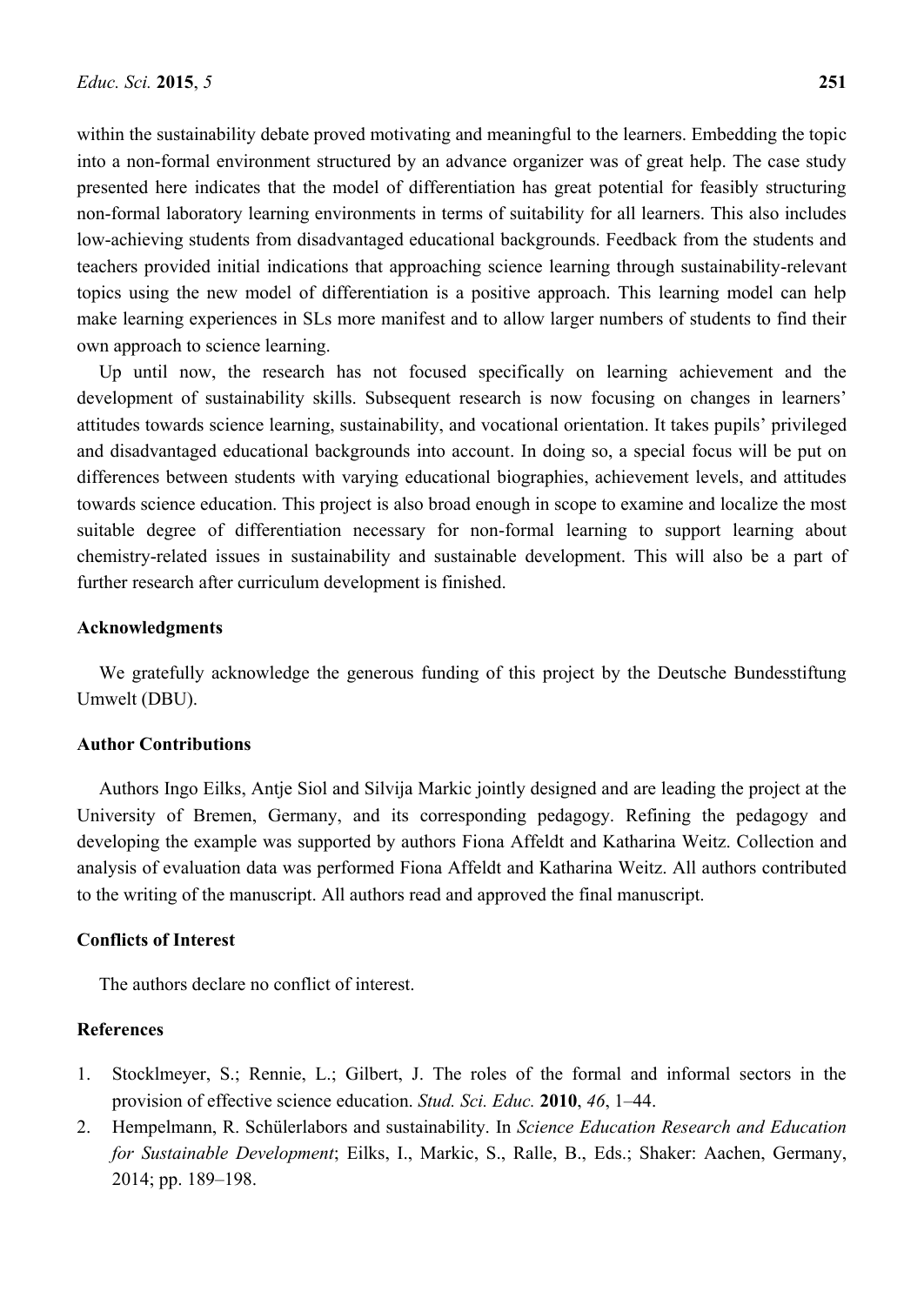- 3. Garner, N.; Hayes, S.M.; Eilks, I. Linking formal and non-formal learning in science education— A reflection from two cases in Ireland and Germany. *Sisyphus J. Educ.* **2014**, *2*, 10–31.
- 4. Haupt, O.J.; Domjahn, J.; Martin, U.; Skiebe-Corrette, P.; Vorst, S.; Zehren, W.; Hempelmann, R. Schülerlabor—Begriffsschärfung und Kategorisierung (Schülerlabor—Clarifying the term and categorization). *Math. Naturwiss. Unterr.* **2013**, *66*, 324–330. (In German)
- 5. Guderian, P.; Priemer, B. Interessenförderung durch Schülerlaborbesuche—Eine Zusammenfassung der Forschung in Deutschland (Promoting interest by Schülerlabor visits. A review of research in Germany). *Phys. Did. Sch. Hochsch.* **2008**, *7*, 27–36.
- 6. Itzek-Greulich, H.; Flunger, B.; Vollmer, C.; Nagengast, B.; Rehm, M.; Trautwein, U. The impact of a science center outreach lab workshop on german 9th graders' achievement in science. In *Science Education Research for Evidence-Based Teaching and Coherence in Learning*, Proceedings of the 10th Conference of the European Science Education Research Association, Nicosia, Cyprus, 2–7 September 2013; ESERA, Ed.; European Science Education Research Association: Nicosia, Cyprus, 2014; pp. 97–106.
- 7. Zehren, W.; Neber, H.; Hempelmann, R. Forschendes Lernen im Schülerlabor (Inquiry learning in the Schülerlabor). *Math. Naturwiss. Unterr.* **2013**, *66*, 416–423.
- 8. OECD. Higher Education and Adult Learning—Recognition of Non-Formal and Informal Learning. Available online: http://www.oecd.org/edu/skills-beyond-school/recognitionofnonformalandinformallearning-home.htm (accessed on 7 June 2015).
- 9. Coll, R.K.; Gilbert, J.K.; Pilot, A.; Streller, S. How to benefit from the informal and interdisciplinary dimension of chemistry in teaching? In *Teaching Chemistry—A Studybook*; Eilks, I., Hofstein, A., Eds.; Sense: Rotterdam, The Netherlands, 2012.
- 10. Garner, N.; Siol, A.; Eilks, I. The potential of non-formal laboratory environments for innovating the chemistry curriculum and promoting secondary school level students education for sustainability*. Sustainability* **2015**, *7*, 1798–1818.
- 11. World Commission on Environment and Development (WCED). Report of the World Commission on Environment and Development: Our Common Future. 1987. Available online: http://www.un-documents.net/our-common-future.pdf (accessed on 4 June 2015).
- 12. Sjöström, J.; Rauch, F.; Eilks, I. Chemistry education for sustainability. In *Relevant Chemistry Education—From Theory to Practice*; Eilks, I., Hofstein, A., Eds.; Sense: Rotterdam, The Netherlands, 2015; pp. 163–184.
- 13. UNECD. United Nations Conference on Environment & Development Rio de Janerio, Brazil, 3–14 June 1992. Available online: https://sustainabledevelopment.un.org/content/documents/ Agenda21.pdf (accessed on 5 June 2015).
- 14. Bradley, J.D. Chemistry education for development. 2005. Available online: http://www.iupac.org/publications/cei/vol6/03 Bradley.pdf (accessed on 5 June 2015).
- 15. Leadbitter, J. PVC and sustainability. *Prog. Polym. Sci.* **2002**, *27*, 2198–2200.
- 16. Bodner, G.M. Green chemistry and sustainability education in the U.S. In *Science Education Research and Education for Sustainable Development*; Eilks, I., Markic, S., Ralle, B., Eds.; Shaker Verlag: Aachen, Germany, 2014; pp. 113–122.
- 17. Anastas, P.T.; Warner C.J. *Green Chemistry: Theory Practice*; Oxford University Press: Oxford, UK, 1998; p. 8.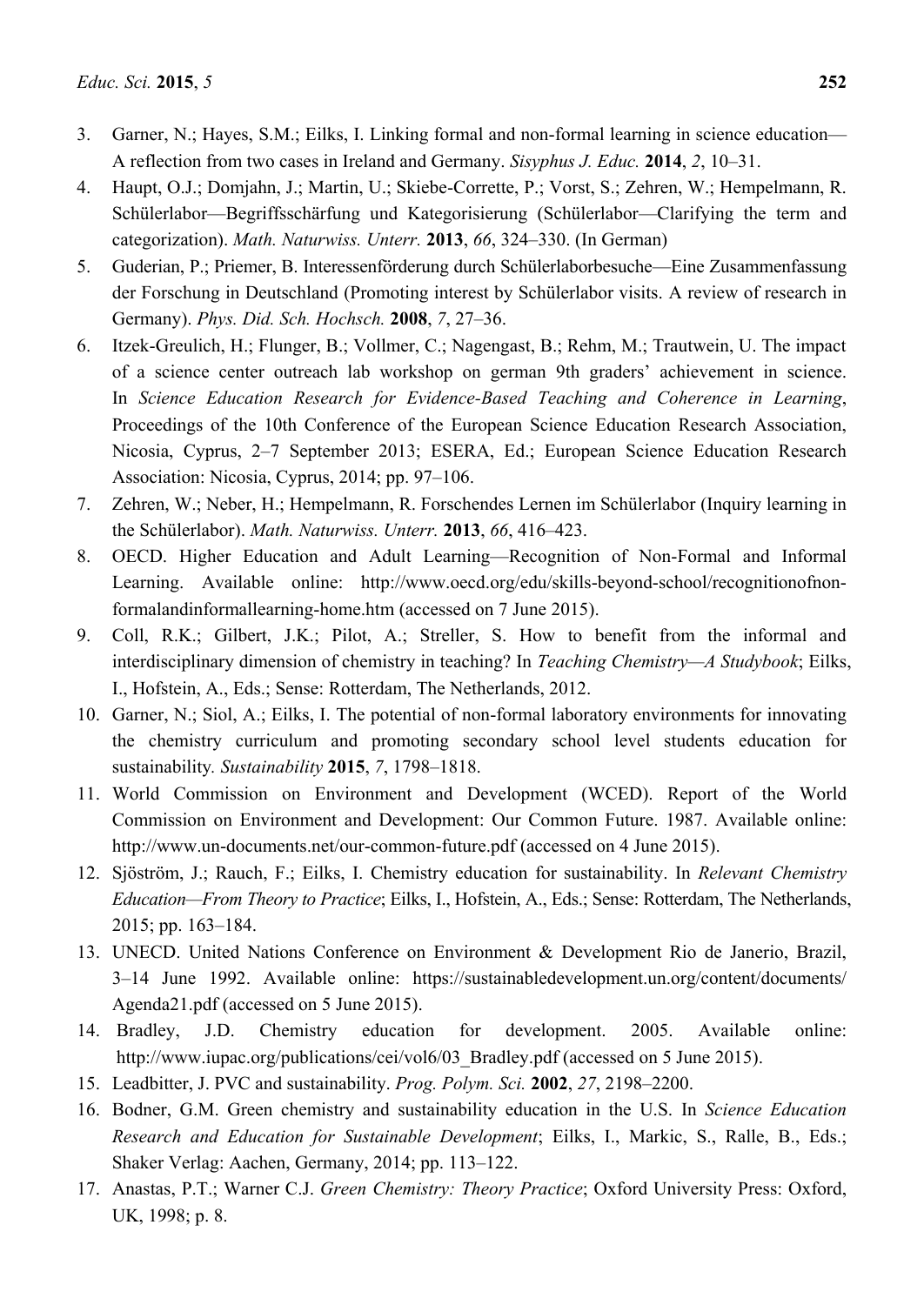- 18. Centi, G.; Perathoner, S. From green to sustainable chemistry. In *Sustainable Industrial Processes*; Cavani, F., Centi, G., Perathoner, S., Trifiro, F., Eds.; Wiley-VCH: Weinheim, Germany, 2009; pp. 1–72.
- 19. Burmeister, M.; Rauch, F.; Eilks, I. Education for Sustainable Development (ESD) and secondary chemistry education. *Chem. Educ. Res. Pract.* **2012**, *13*, 59–68.
- 20. Burmeister, M.; Schmidt-Jacob, S.; Eilks, I. German Chemistry Teachers' Understanding of Sustainability and Education for Sustainable Development—An Interview Case Study*. Chem. Educ. Res. Pract.* **2013**, *14*, 169–176.
- 21. Burmeister, M.; Eilks, I. An understanding of sustainability and education for sustainable development among German student teachers and trainee teachers of chemistry*. Sci. Educ. Int.* **2013**, *24*, 167–194.
- 22. Van Driel, J.H.; Bulte, A.M.; Verloop, N. The conceptions of chemistry teachers about teaching and learning in the context of curriculum innovation. *Int. J. Sci. Educ.* **2005**, *27*, 303–322.
- 23. Garner, N.; de Lourdes Lischke, M.; Siol, A.; Eilks, I. Learning about Chemistry's Contributions to Sustainable Development in an Non-Formal Laboratory Context for Secondary Level Students*.* In *Handbook of Research on Pedagogical Innovations for Sustainable Development*; Thomas, K.D., Muga, H.E., Eds.; IGI Global: Hershey, PA, USA, 2014; pp. 229–244.
- 24. Garner, N.; Siol, A.; Huwer, J.; Hempelmann, R.; Eilks, I. Sustainability and chemistry in non-formal student laboratories: A project to support learning about sustainability*.* In *Science Education Research and Education for Sustainable Development*; Eilks, I., Markic, S., Ralle, B., Eds.; Shaker: Aachen, Germany, 2014; pp. 199–208.
- 25. Bloemen, A.: Heyse, K.; Porath, J., Schlömer, T. Die Integration von Nachhaltigkeit und Energiebildung in die berufliche Bildung benachteiligter Jugendlicher (The integration of sustainability and energy education in vocational training of disadvantaged young people). In *Integration im Prozess der Internationalisierung*; Bick, C., Brandt, G., Eiselt, A., Eds.; BIS-Verlag: Oldenburg, Germany, 2012; pp. 13–24.
- 26. Michelsen, G.; Grunenberg, H.; Rode, H. *Was Bewegt Die Jugend (What the Youth Drives)*; VAS: Bad Homburg, Germany, 2012.
- 27. Hofstein, A.; Kipnis, M.; Abrahams, I. How to learn in and from the chemistry laboratory. In *Teaching Chemistry—A Studybook*; Eilks, I., Hofstein, A., Eds.; Sense: Rotterdam, The Netherlands, 2012; pp. 153–182.
- 28. Tafoya, E.; Sunal, D.; Knecht, P. Assessing inquiry potential: A tool for curriculum decision makers. *School Sci. Math.* **1980**, *80*, 43–48.
- 29. Ausubel, D.P. The use of an advance organizer in the learning and retention of meaningful verbal material. *J. Educ. Psychol.* **1960**, *51*, 267–272.
- 30. Stuckey, M.; Mamlok-Naaman, R.; Hofstein, A.; Eilks, I. The meaning of "relevance" in science education and its implications for the science curriculum*. Stud. Sci. Ed.* **2013**, *49*, 1–34.
- 31. Luiten, J.; Ames, W.; Ackerson, G. A Meta-analysis of the effects of advance organizers on learning and retention. *Am. Educ. Res. J.* **1980**, *17*, 211–218.
- 32. Fraser, K.; Edwards, J. The effects of training in concept mapping on students' achievement in traditional classroom tests. *Res. Sci. Educ.* **1985**, *15*, 158–165.